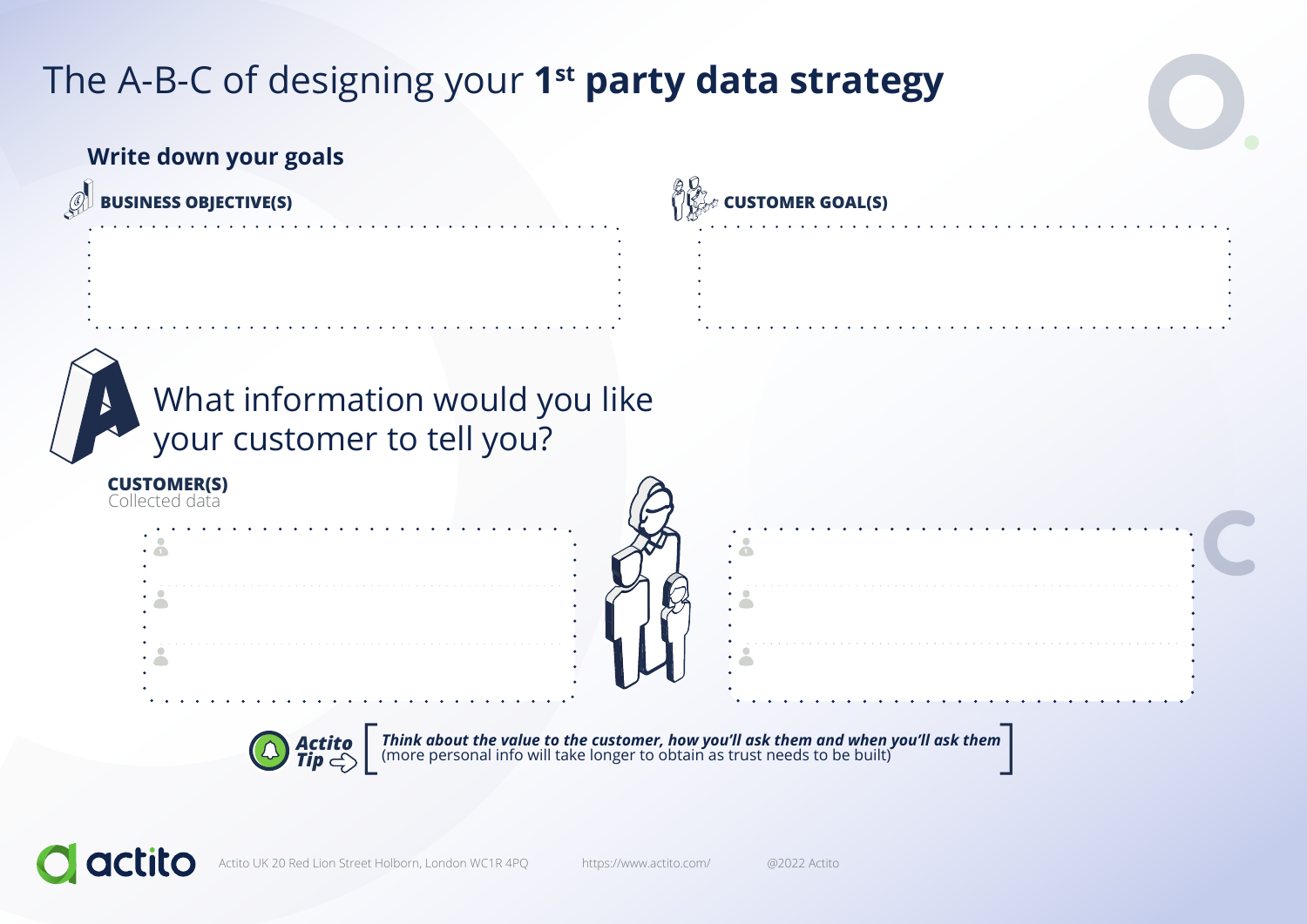## What structure do you need to apply to it?

| <b>RELATED DATA</b>                          |     | <b>CORE CUSTOMER DATA</b> |                   | <b>ACTIVITY DATA</b>                           |     |  |
|----------------------------------------------|-----|---------------------------|-------------------|------------------------------------------------|-----|--|
| Things the customer has<br>& tells you about |     |                           |                   | Things the customer<br>does & you look out for |     |  |
| What                                         | Why | What                      | Why               | What                                           | Why |  |
|                                              |     | I.E. EMAIL @              | · TO CONTACT THEM |                                                |     |  |
|                                              |     | I.E. POSTCODE             |                   |                                                |     |  |
|                                              |     |                           |                   |                                                |     |  |
|                                              |     |                           |                   |                                                |     |  |
|                                              |     |                           |                   |                                                |     |  |
|                                              |     |                           |                   |                                                |     |  |
|                                              |     |                           |                   |                                                |     |  |
|                                              |     |                           |                   |                                                |     |  |



Actito  $\begin{bmatrix} \textit{Be GDPR sawy. Ask yourself why you want this data and \ \textit{Tip} \begin{bmatrix} \end{bmatrix} \end{bmatrix}$ 



Actito UK 20 Red Lion Street Holborn, London WC1R 4PQ https://www.actito.com/ @2022 Actito





# The A-B-C of designing your **1st party data strategy**